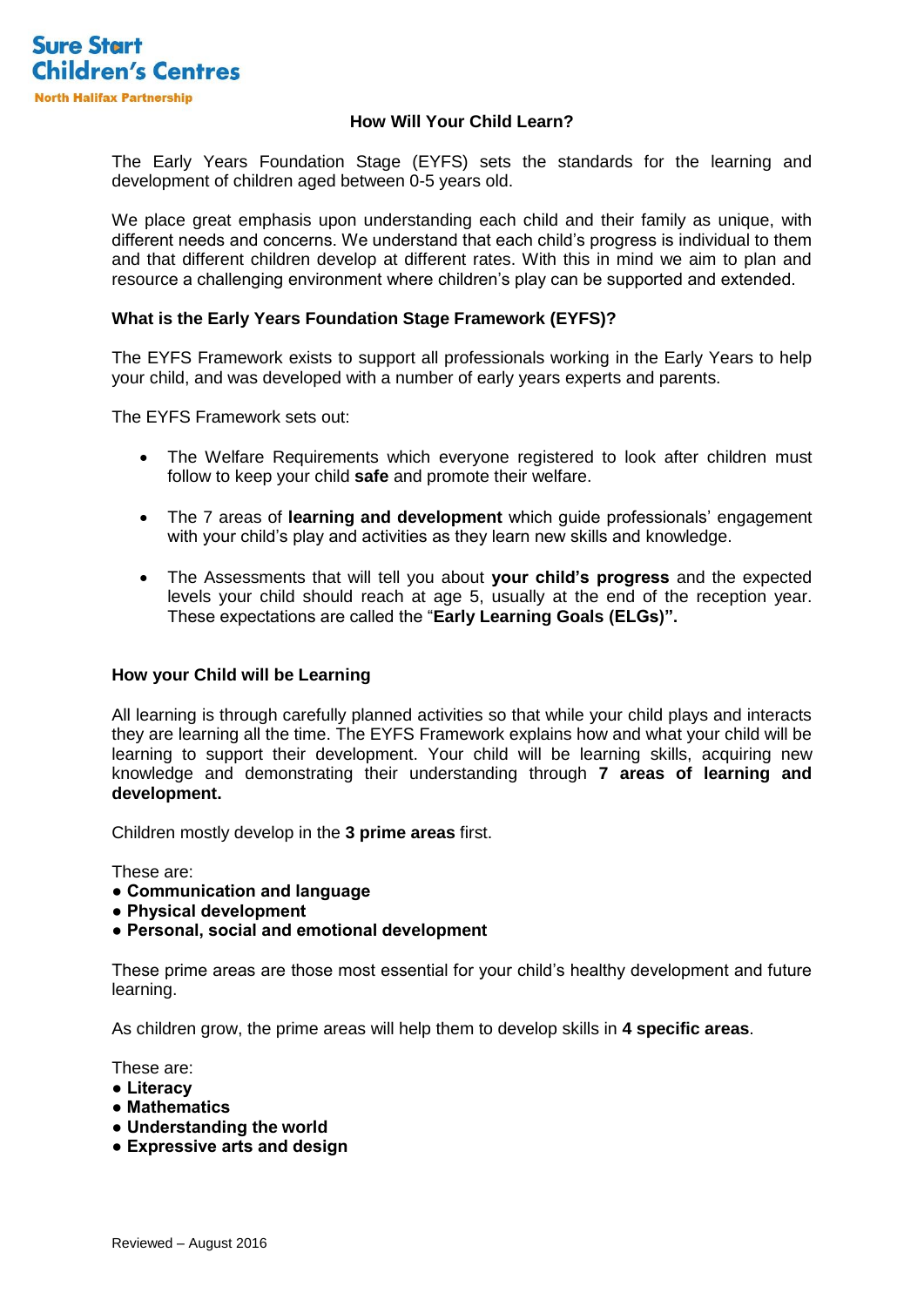

**North Halifax Partnership** 

These 7 areas are used to plan your child's learning and activities. The staff supporting your child will make sure that activities are suited to your child's unique needs. This is a little like a curriculum in primary and secondary schools, but it's suitable for very young children, and it's designed to be really flexible so that staff can follow your child's unique needs and interests.

#### **What are Early Years Outcomes?**

The Early Years Outcomes are contained in a document which can be found on [www.gov.uk.](http://www.gov.uk/) This document is a non-statutory guide to support practitioners and inspectors to help understanding of child development through the early years. It can be used by childminders, nurseries and others, such as Ofsted, throughout the year.

#### **How we Assess Children's Learning and Development**

Assessment plays an important part in helping us to recognise your child's progress, understand their needs, and to plan activities and support.

#### **Learning Journey**

The Learning Journey is a continuous journey through which children build on all the things they have already experienced and come across new and interesting challenges.

Every child's learning journey takes a personal path based on their own individual interests, experiences and the curriculum on offer. The learning journey comprises a range of different observations and assessments that can be built upon into a picture of the learning, development and care of each child. This works best when you are involved in, and contribute to the learning journey too.

### **The Importance of Play**

We provide safe, secure and stimulating indoor and outdoor spaces, allowing children to learn through play and exploration. Children can enjoy and experience through play the following:

- Freedom
- Space
- Contact with the natural world, both living and physical
- Whole body, multi-sensory experiences
- Real experiences
- A variety of spaces, places and perspective
- Dynamics
- Positive relationships with adults and other children
- Challenges and safety
- Confidence

Play both indoors and outdoors will support a child's learning and overall development.

Children will be provided with experiences that are dynamic, flexible and versatile, where they can choose, create, and be in charge of their play.

Staff will plan and deliver a variety of different activities which will be both adult and child led, that meet both the child's interests and incorporate the aspects of the Early Years Foundation Stage.